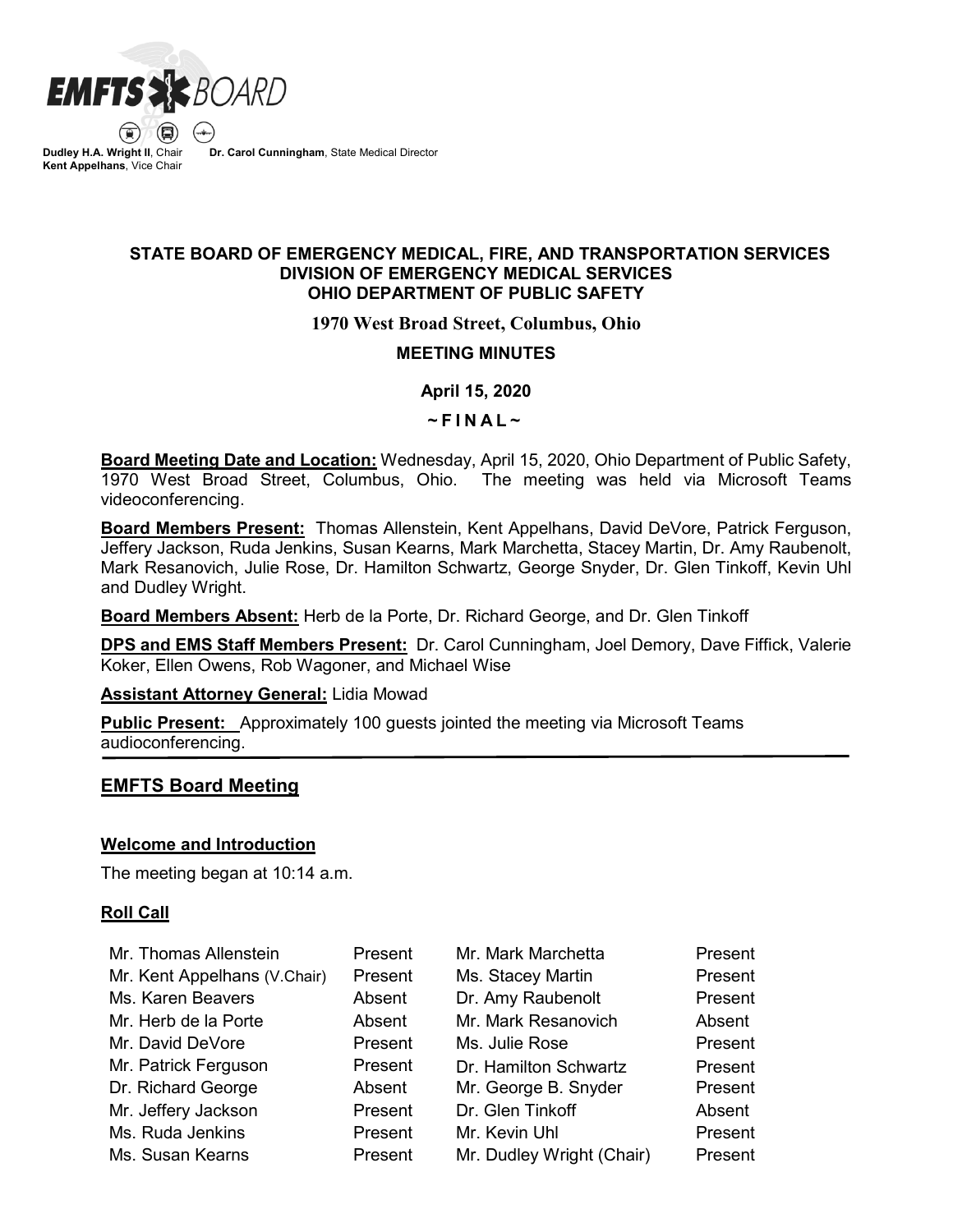# **Open Forum**

Mr. Wright inquired if there were any guests who would like to address the Board. No guests were present.

### **Consent Agenda**

Mr. Wright requested a motion to approve the Consent Agenda items that were distributed prior to the meeting including the EMFTS Board Retreat minutes of February 11<sup>th</sup> and 12<sup>th</sup>, EMFTS Board meeting minutes of February 13, 2020, the Certificates of Accreditation, the February and March 90 day extension requests, and the February and March 2019 EMS certifications.

*ACTION: Motion to approve the Consent Agenda items that were distributed prior to the meeting including the EMFTS Board Retreat minutes of February 11-12, 2020, EMFTS Board meeting minutes of February 13, 2020, the Certificates of Accreditation, the February and March 90-day extension requests, and the February and March EMS certifications.* Mr. Marchetta – First. Ms. Rose – Second. None opposed. None abstained. **Motion approved.**

### **EMS Goldmans**

Mr. Wright introduced himself as the Chair of the State Board of Emergency Medical, Fire, and Transportation Services. The proceedings were called to order at 10.17 a.m. on April 15, 2020 at the Ohio Department of Public Safety, Columbus, Ohio.

# **Roll Call**

| Mr. Thomas Allenstein        | Present | Mr. Mark Marchetta            | Present |
|------------------------------|---------|-------------------------------|---------|
| Mr. Kent Appelhans (V.Chair) | Absent  | Ms. Stacey Martin             | Present |
| Ms. Karen Beavers (10:48)    | Present | Dr. Amy Raubenolt             | Present |
| Mr. Herb de la Porte         | Absent  | Mr. Mark Resanovich (10:29)   | Present |
| Mr. David DeVore             | Present | Ms. Julie Rose                | Present |
| Mr. Patrick Ferguson         | Present | Dr. Hamilton Schwartz (10:23) | Present |
| Dr. Richard George           | Absent  | Mr. George B. Snyder          | Present |
| Mr. Jeffery Jackson          | Present | Dr. Glen Tinkoff              | Absent  |
| Ms. Ruda Jenkins             | Present | Mr. Kevin Uhl                 | Present |
| Ms. Susan Kearns             | Present | Mr. Dudley Wright (Chair)     | Present |

It was noted for the record that a majority of the members of the Board were present.

These proceedings were held before the Board pursuant to Goldman v. State Medical Board of Ohio where the respondents did not properly request a hearing in the cases. The individuals named did not have the ability to present written or oral testimony; however, they may be present to hear the proceedings and outcome.

All Board members received the sworn affidavits and accompanying exhibits for the Goldman proceedings from the EMS investigators. The affidavits contained the evidence and testimony upon which was deliberated.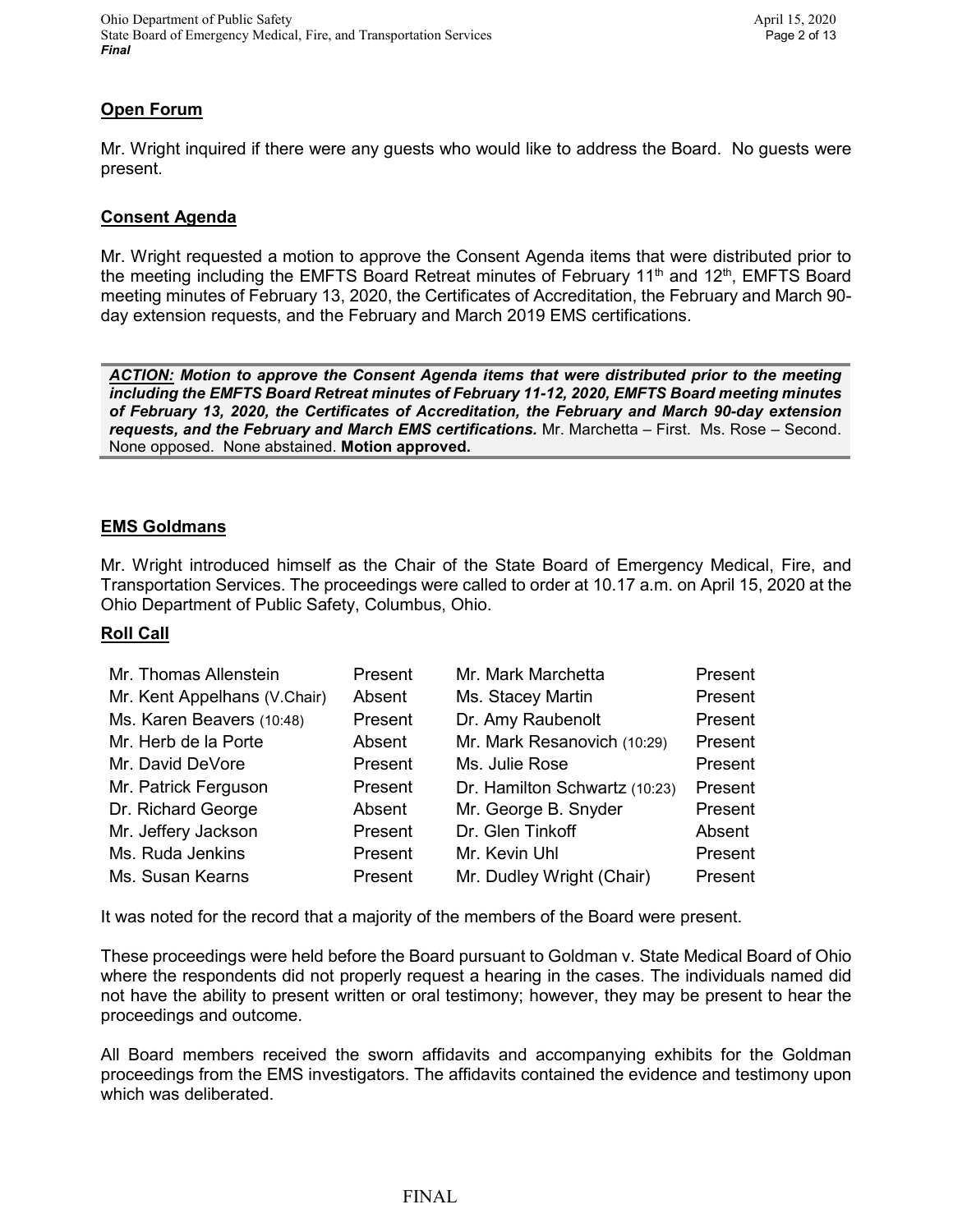There were six adjudications. The proceedings were in the matters of:

**EMS Case No. 2017-601-E100 Dakota J. Skaggs, Certificate No. 174701 EMS Case No. 2017-659-BE100 Mark B. Williamson, Certificate No. 119533 EMS Case No. 2018-508-E300 Mei-Lani A. Abel-Baad, Certificate No. 172055 EMS Case No. 2018-564-E300 Olivia R. Teal, Certificate No. 209431 EMS Case No. 2018-682-E100 Scott C. Swearingen, Certificate No. 116832 EMS Case No. 2019-131-BE100 Daniel L. Young, Certificate No. 161961**

Mr. Wright requested a motion to admit the sworn affidavits and the accompanying exhibits in the aforementioned cases into evidence.

*ACTION: Motion to admit the sworn affidavits and accompanying exhibits in the aforementioned case into evidence.* Mr. Marchetta– First. Mr. Snyder – Second. None opposed. None abstained. Motion approved.

There was no further evidence to come before the Board and the proceedings closed at 10:21 a.m.

### **Goldmans**

*ACTION*: *In the matter of EMS Case Number 2017-601-E100, Dakota J. Skaggs, EMS Certificate No. 174701, I move that the Board issue an adjudication order finding that Mr. Skaggs failed to comply with the terms of his consent agreement with the Board and that Mr. Skaggs' EMT certification be revoked.* Mr. Snyder First. Mr. Ferguson – Second. None opposed. Mr. Allenstein abstained. **Motion approved.**

*ACTION*: *In the matter of EMS Case Number 2017-659-BE100, Mark B. Williamson, Certificate Number 119533, I move that the Board issue an adjudication order finding that Mr. Williamson has been convicted of Obstructing Official Business, a felony of the fifth degree, and that Mr. Williamson's certification be revoked.* Mr. Snyder First. Mr. Ferguson – Second. None opposed. Mr. Allenstein - abstained. **Motion approved.**

*ACTION*: *In the matter of EMS Case Number 2018-508-E300, Mei-Lani A. Abel-Baad, EMS Certificate Number 172055, I move that the Board issue an adjudication order finding that Ms. Abel-Baad failed to comply with continuing education requirements as indicated in the Notice of Opportunity for Hearing and that Ms. Abel-Baad's EMT certification be revoked.* Mr. Snyder – First. Mr. Marchetta – Second. None opposed. Mr. Allenstein - abstained. **Motion approved.**

*ACTION*: *In the matter of EMS Case Number 2018-564-E300, Olivia R. Teal, EMS Identification No. 209431, I move that the Board issue an adjudication order finding that Ms. Teal failed to comply with the terms of her consent agreement with the Board as indicated in count 1 of the Notice, and that Ms. Teal's application for EMT certification be denied.* Mr. Snyder – First. Mr. Marchetta – Second. None opposed. Mr. Allenstein - abstained. **Motion approved.**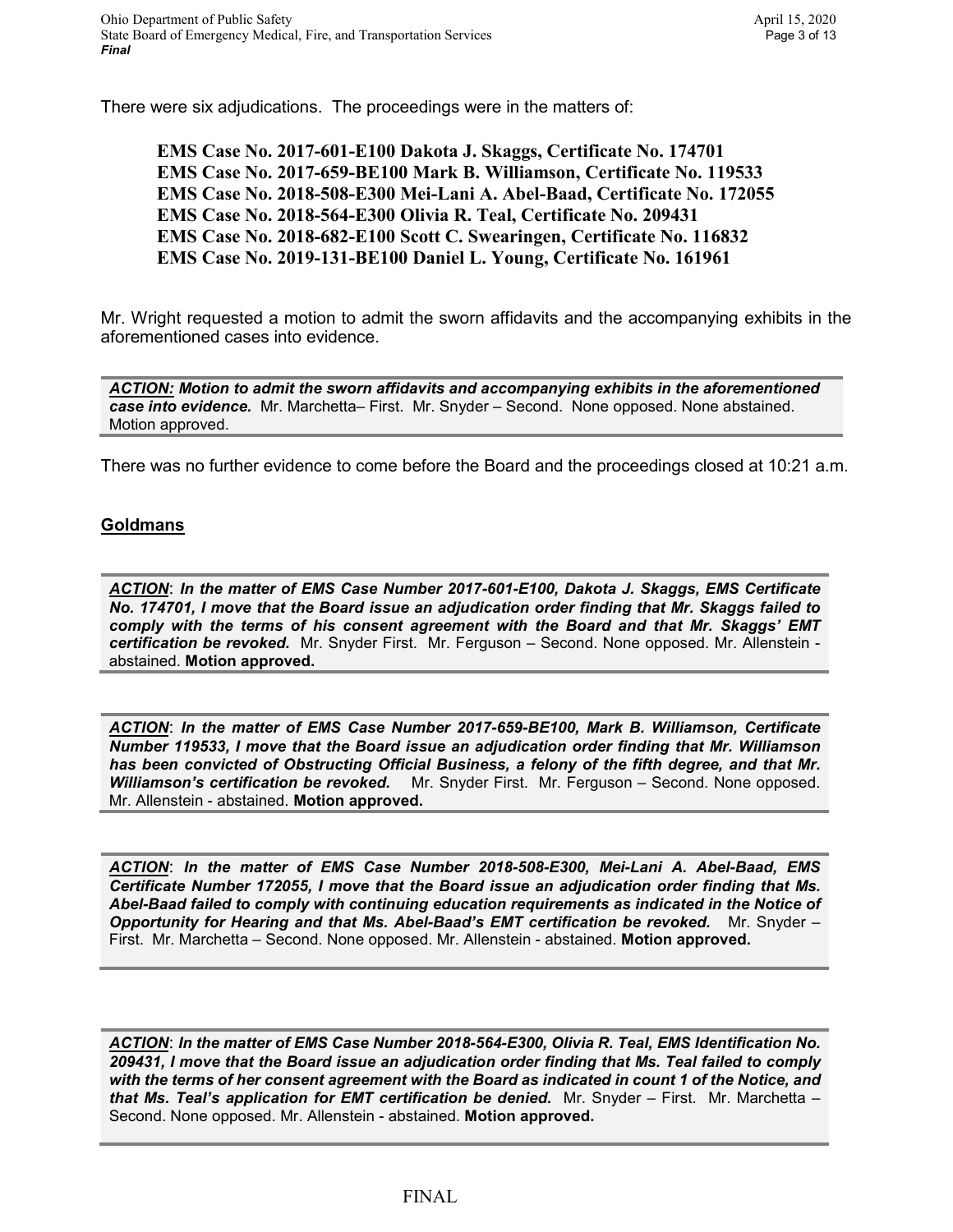*ACTION*: *In the matter of EMS Case Number 2018-682-E100, Scott C. Swearingen, Certificate Number 116832, I move that the Board issue an adjudication order finding that Mr. Swearingen has been convicted of Importuning, a felony of the fifth degree, and supplied false information when renewing his certification in 2019 and that Mr. Swearingen's paramedic certification be revoked.* Mr. Snyder – First. Mr. Marchetta – Second. None opposed. Mr. Allenstein - abstained. **Motion approved.**

*ACTION*: *In the matter of EMS Case Number 2019-131-BE100, Daniel L. Young, Certificate Number 161961, I move that the Board issue an adjudication order finding that Mr. Young has been convicted of Theft, a felony of the fifth degree, and that Mr. Young's EMS certifications be revoked.* Mr. Snyder – First. Mr. Marchetta – Second. None opposed. Mr. Allenstein - abstained. **Motion approved.**

### **EMS Investigations**

.

.

.

*ACTION: Motion to accept proposed consent agreement for the following Education case(s).* Mr. Resanovich – First. Dr. Schwartz – Second. Mr. Allenstein – Abstained. None opposed. **Motion approved**

#### 2020-088-E300

*ACTION: Motion to close the following Medical Transportation case(s).* Mr. Resanovich – First. Dr. Schwartz – Second. Mr. Allenstein – Abstained. None opposed. **Motion approved.**

| 2019-047-E700 | 2019-407-E700 |
|---------------|---------------|
| 2019-048-E700 | 2019-573-E700 |
| 2019-062-E700 |               |

*ACTION: Motion to issue notices of Opportunity for the following Medical Transportation case(s).*  Mr. Resanovich – First. Dr. Schwartz – Second. Mr. Allenstein – Abstained. None opposed. **Motion approved**

2019-613-E700 \*Refer to Medicaid/Medicare\*

| <b>ACTION:</b> Motion to accept the following Consent Agreement(s): Mr. Resanovich – First.<br>Dr. Schwartz - Second. Mr. Allenstein - Abstained. None opposed. Motion approved. |                |               |  |  |  |
|----------------------------------------------------------------------------------------------------------------------------------------------------------------------------------|----------------|---------------|--|--|--|
| 2014-606-E100                                                                                                                                                                    | 2019-211-BE100 | 2019-462-E300 |  |  |  |
| 2017-255-E300                                                                                                                                                                    | 2019-293-E100  | 2019-467-E400 |  |  |  |
| 2018-130-E300                                                                                                                                                                    | 2019-340-E100  | 2019-539-E300 |  |  |  |
| 2018-190-E300                                                                                                                                                                    | 2019-384-E300  | 2019-584-E400 |  |  |  |
| 2019-168-BE100                                                                                                                                                                   | 2019-386-E300  | 2019-724-E100 |  |  |  |
| 2019-210-BE100                                                                                                                                                                   | 2019-425-E300  | 2020-080-E300 |  |  |  |
| 2019-239-E400                                                                                                                                                                    |                |               |  |  |  |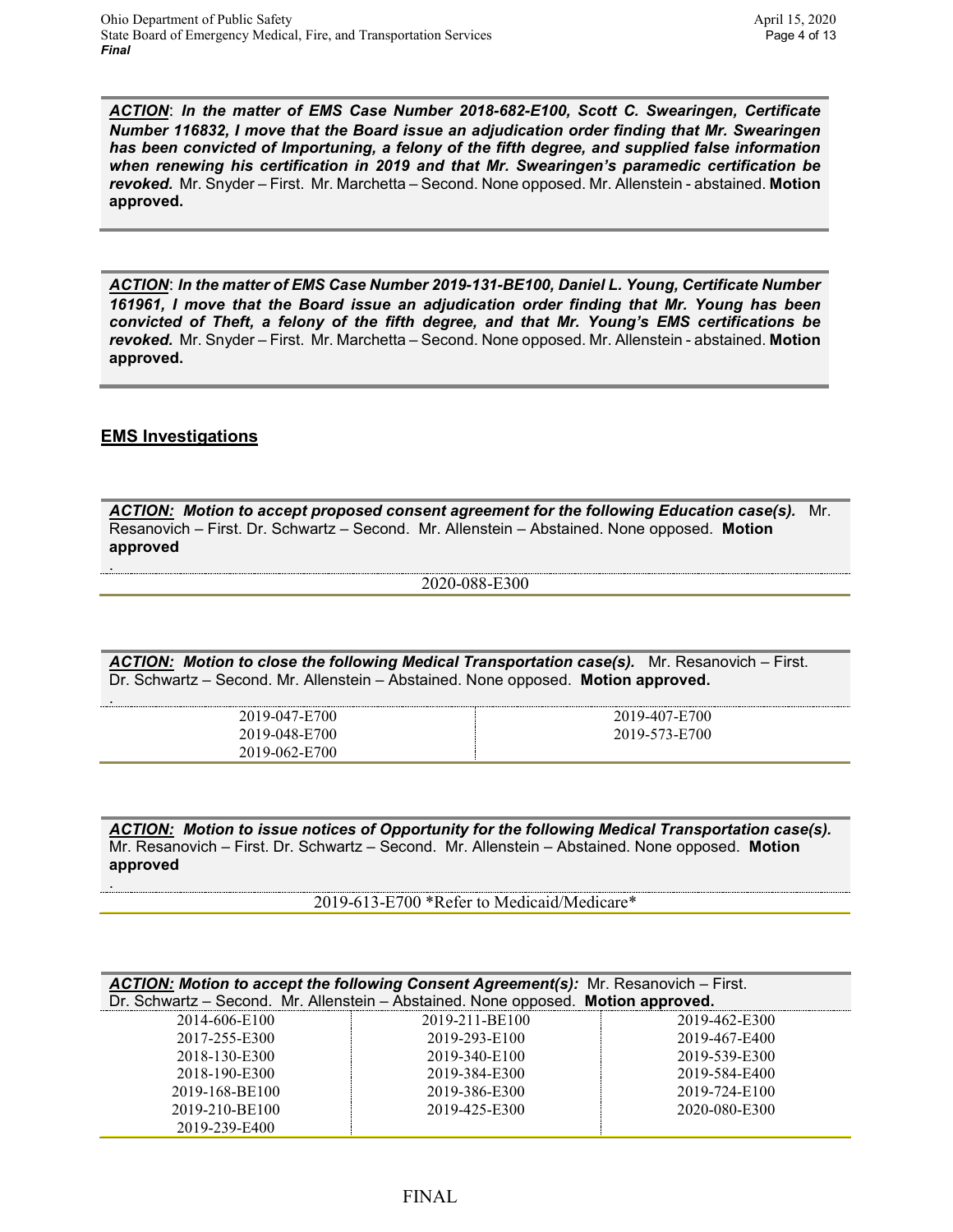*ACTION: Motion to close the following cases due to lack of jurisdiction, referral to local medical director, deferral to department discipline, certifications have expired, or non-violations of ORC*  and/or OAC: Mr. Resanovich – First. Dr. Schwartz – Second. None opposed. Mr. Allenstein and Mr. Ferguson (2019-680-E400) – Abstained. **Motion approved.**

| 2019-480-E400                             |
|-------------------------------------------|
| 2019-486-E500                             |
| 2019-564-E400                             |
| 2019-680-E400 *Ferguson Abstain*          |
| 2019-708-E400 *Refer to Medical Director* |
| 2019-721-E400                             |
| 2019-722-E400                             |
| 2019-723-E400                             |
|                                           |

*ACTION: Motion to close the following cases, individuals have met the stipulations of their Consent Agreements:* Mr. Resanovich – First. Dr. Schwartz – Second. Mr. Allenstein – Abstained. None opposed. **Motion approved.**

| 2015-633-E500 | 2017-273-E300 |
|---------------|---------------|
| 2017-110-E300 | 2017-441-E300 |
| 2017-157-E300 | 2017-531-E300 |
| 2017-231-E300 | 2018-203-E300 |
| 2017-234-E300 | 2019-169-E100 |
| 2017-239-E300 |               |

| ACTION: Motion to close the following cases. The Board accepts the surrendering of their         |
|--------------------------------------------------------------------------------------------------|
| respective certificates to practice or teach. Re-open if re-applies: Mr. Resanovich – First. Dr. |
| Schwartz – Second. Mr. Allenstein – Abstained. None opposed. Motion approved.                    |

| 2018-432-E300 | 2019-688-E300 |
|---------------|---------------|
| 2019-381-E300 | 2019-690-E300 |
| 2019-382-E300 | 2019-712-E300 |
| 2019-383-E300 | 2019-713-E300 |
| 2019-411-E300 | 2019-735-E300 |
| 2019-576-E300 | 2019-737-E300 |
| 2019-625-E300 |               |
|               |               |

| ACTION: Motion to close the following case(s). The individuals/entities did not meet the           |  |  |                                                            |  |  |  |  |
|----------------------------------------------------------------------------------------------------|--|--|------------------------------------------------------------|--|--|--|--|
| requirements of their consent agreement or failed to meet audit requirements prior to surrender or |  |  |                                                            |  |  |  |  |
| expiration of certification. Re-open if re-applies. Mr. Resanovich - First. Dr. Schwartz - Second. |  |  |                                                            |  |  |  |  |
|                                                                                                    |  |  | Mr. Allenstein - Abstained. None opposed. Motion approved. |  |  |  |  |

| E300<br>ו טי<br>. /-77-H | 7-309-E300<br>70          |
|--------------------------|---------------------------|
| E300<br>$-65-F$          | E300<br>74_1<br>'( )<br>. |

*ACTION: Motion to close the following case(s). The individuals were audited at their respective levels. The respective certificates to practice have expired. Re-open if re-applies.* Mr. Resanovich – First. Dr. Schwartz – Second. Mr. Allenstein – Abstained. None opposed. **Motion approved.**

| 2017-233-E300 | 2017-335-E300  |
|---------------|----------------|
| 2017-246-E300 | 2017-541-E300  |
| 2017-300-E300 | 2017-627-E300  |
| 2017-326-E300 | 2019-193-BE300 |
|               |                |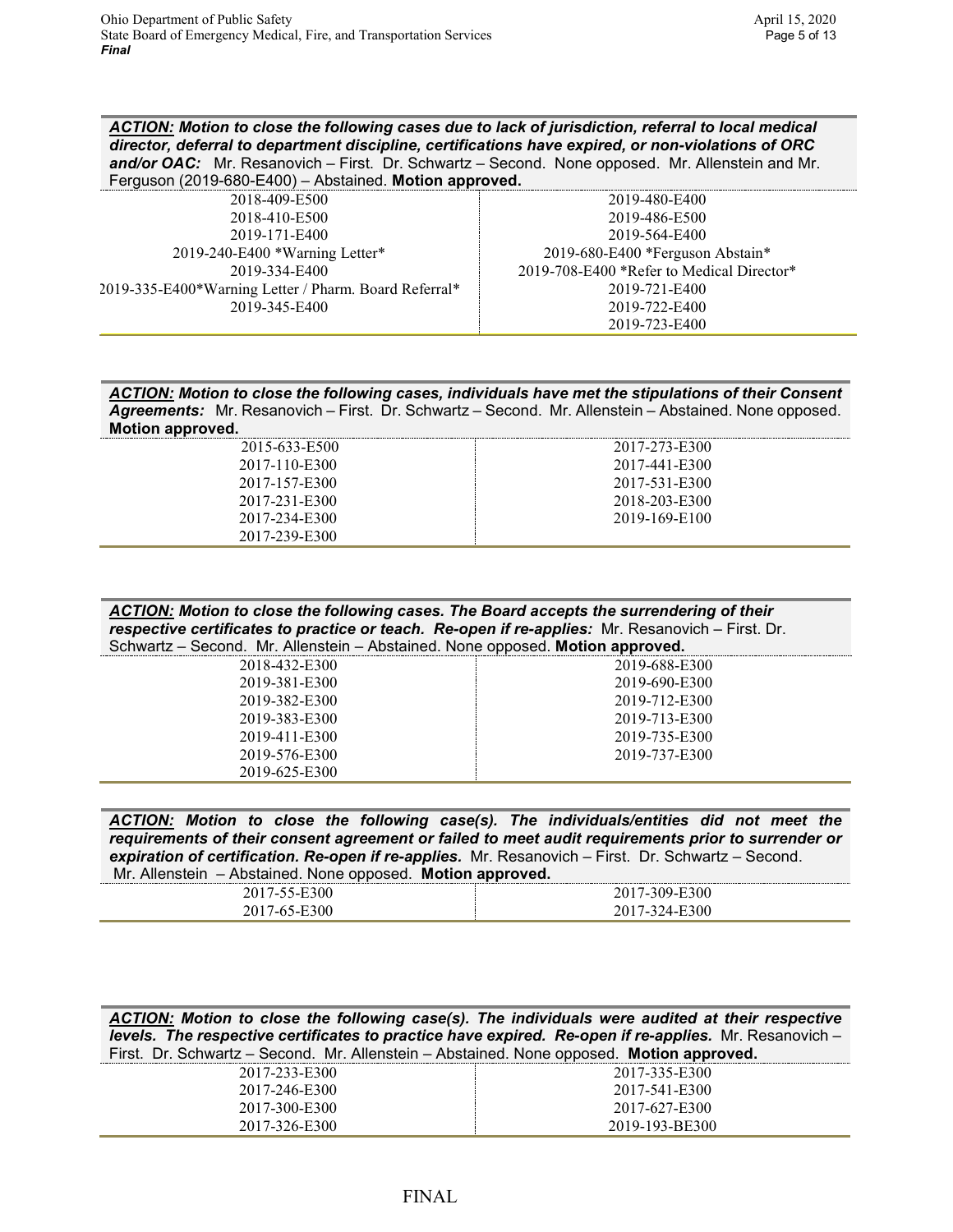*ACTION: Motion to close the following case(s as the application for certification was withdrawn. Reopen if re-applies.* Mr. Resanovich – First. Dr. Schwartz – Second. Mr. Allenstein – Abstained. None opposed. **Motion approved.**

2019-448-E300

*ACTION: Motion to issue Notices of Opportunity for Hearings for the following cases.*  Mr. Resanovich– First. Dr. Schwartz– Second. Mr. Appelhans (2019-283-BE100), Mr. Ferguson (2019- 308-BE100), and Mr. Allenstein – Abstained. None opposed. **Motion approved.**

| 2016-218-E100  | 2019-283-BE100 *Appelhans Abstain* |
|----------------|------------------------------------|
| 2016-577-E300  | 2019-308-BE100 *Ferguson Abstain*  |
| 2017-270-E300  | 2019-445-E100                      |
| 2018-45-E300   | 2019-458-E300                      |
| 2018-128-E300  | 2019-596-BE100                     |
| 2018-467-E300  | 2019-658-E500                      |
| 2018-528-E300  | 2020-004-E100                      |
| 2018-637-E300  | 2020-034-E100                      |
| 2018-679-E300  | 2020-081-E300                      |
| 2019-082-BE100 |                                    |

*ACTION: Motion to close the following cases due to one of the following reasons; inadvertently marked yes to conviction question, misdemeanor convictions which the Board has previously deemed "not involving moral turpitude," continuing education cases which now meet the requirements, non-patient care issues, and grandfathering issues of certification/conviction.* Mr. Resanovich – First. Dr. Schwartz – Second. Mr. Wright (2018-523-E500) and Mr. Allenstein –

| Abstained. None opposed. Motion approved. |                |                |                |
|-------------------------------------------|----------------|----------------|----------------|
| 2017-313-E300                             | 2019-603-E100  | 2019-717-BE100 | 2020-045-BE100 |
| 2017-333-E300                             | 2019-620-E100  | 2019-741-E100  | 2020-046-E100  |
| 2018-253-E300                             | 2019-642-E100  | 2020-005-BE100 | 2020-056-BE100 |
| 2018-523-E500 *Wright                     | 2019-654-E100  | 2020-006-BE100 | 2020-057-E100  |
| Abstain*                                  | 2019-657-BE100 | 2020-011-E300  | 2020-058-BE100 |
| 2019-387-E300                             | 2019-672-E500  | 2020-016-E100  | 2020-059-E100  |
| 2019-443-E100                             | 2019-674-E100  | 2020-017-E100  | 2020-060-BE100 |
| 2019-468-BE100                            | 2019-697-E700  | 2020-031-E100  | 2020-062-E100  |
| 2019-501-BE100                            | 2019-705-BE100 | 2020-040-BE100 | 2020-071-BE100 |
| 2019-595-BE100                            | 2019-706-BE100 | 2020-043-E100  |                |

### **State Medical Director, Dr. Carol Cunningham**

The Regional Physicians Advisory Board (RPAB) Chair meeting was held on March 11, 2020 at 1:00 pm via teleconference.

Physician requests for an EMFTS Board waiver to serve as a medical director of an Ohio EMS agency were reviewed by the RPAB Chairs and the State Medical Director and recommended for a waiver for the following:

Kenneth L. Fox, M.D. Melissa Mekesa, M.D. Sheldon Rose, M.D.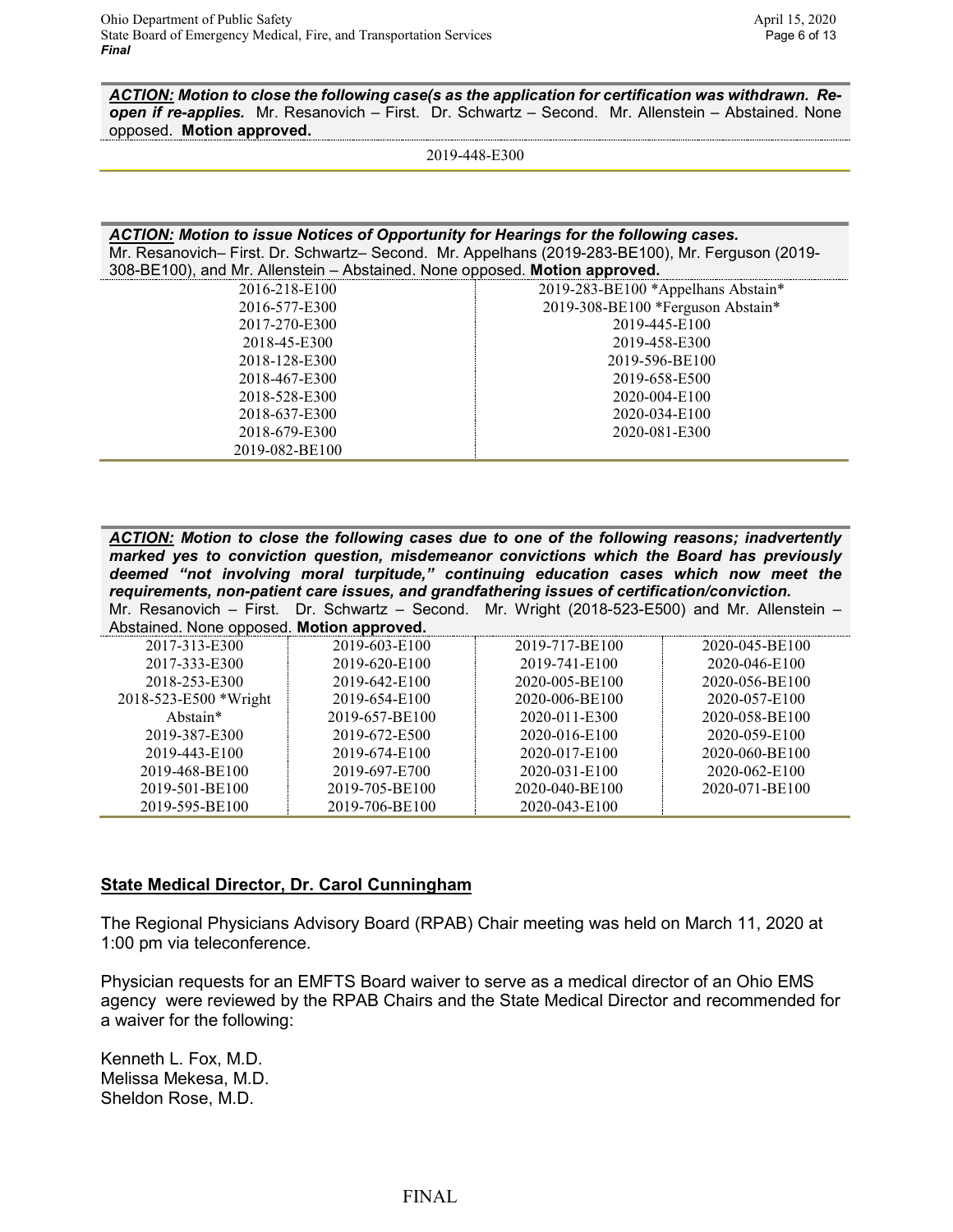*ACTION: Motion to approve the physician requests for an EMFTS Board waiver to serve as a medical director of an Ohio EMS agency for the following: Kenneth L. Fox, M.D., Melissa Mekesa, M.D. and Sheldon Rose, M.D.* Mr. Snyder – First. Mr. Ferguson – Second*.* None opposed. None abstained. **Motion approved.**

An additional request was received on April 2, 2020 that was reviewed by the State Medical Director and requests a motion to recommend Gerald A. Palmer, M.D. for a waiver.

*ACTION: Motion to approve the physician requests for an EMFTS Board waiver to serve as a medical director of an Ohio EMS agency for the following: Gerald A. Palmer, M.D.* Mr. Snyder – First. Mr. Ferguson – Second*.* None opposed. None abstained. **Motion approved.**

The next RPAB Chair meeting will be held on May 13, 2020 at 1:00 pm.

Dr. Cunningham drafted an EMFTS Board position paper on the Role of Quality Assurance/Continuous Performance Improvement Process and Anonymous and Confidential EMS Error Reporting.

*ACTION: Motion to approve the EMFTS Board position paper on the Role of Quality Assurance/Continuous Performance Improvement Process and Anonymous and Confidential EMS Error Reporting.* Mr. Snyder – First. Dr. Schwartz – Second. None opposed. None abstained. **Motion approved.**

In response to the COVID-19 pandemic, the following memos have been issued to Ohio EMS:

- 2019 Novel Coronavirus, January 30, 2020
- Critical COVID-19 Information, March 10, 2020
- Conservation of Personal Protective Equipment/Considerations for Non-Transport Protocols, March 16, 2020.
- COVID 19 and EMS Response to Nursing Homes and Skilled Nursing Facilities, March 18, 2020. (follow-up of the March 11, 2020 Joint Director's Order: Order to Limit Access to Ohio's Nursing Homes and Similar Facilities)
- Message of Appreciation from the Governor's Office, March 21, 2020.
- Be Part of the Solution: A Resource for Community Education and Empowerment, March 23, 2020.
- Patient Care Alternatives to Aerosol-Generating Procedures, March 23, 2020.
- Rapid COVID-19 Blood Tests and the Ohio EMS Scope of Practice, March 31, 2020.
- Disposal of Waste from Patients with Suspected or Known COVID-19 Infection/Preservation of Personal Protective Equipment for Airway Protection, April 9, 2020.

Dr. Cunningham also participated in the provision of these COVID-19 resources and initiatives:

- o "Be Part of the Solution" public service announcement video
- o Surge planning coordinated with the State of Ohio Boards
- o C-TECC K-9 guidance provided to the Ohio Highway Patrol
- o Center for Homeland Defense and Security webinars.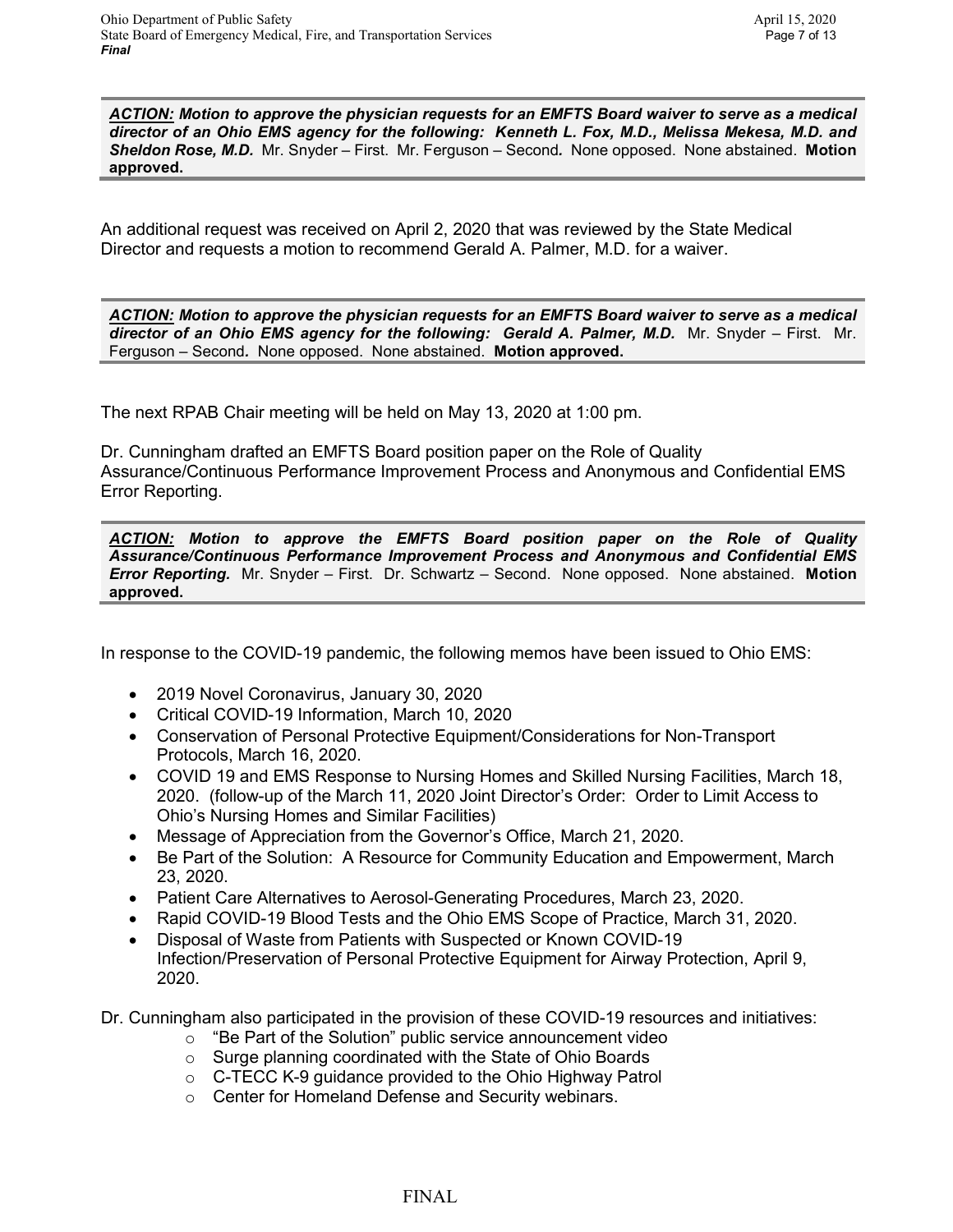### **EMS Staff Legal Counsel, Michael Wise**

Mr. Wise reported that during the declaration of a state of emergency, there was an exception to the meetings act allowing virtual meetings up until December 31, 2020. The State of Ohio's, Division of Emergency Medical Services certificate holders expirations have been extended beginning March 9, 2020.

Mr. Wise requested the thoughts of the Board members regarding investigations during the state of emergency. Suggestions included holding all Notice of Opportunities for a Hearing, continue normal business or only include the most egregious cases. The logistics would need to be worked; however, the hearings could be conducted via teleconference. A discussion ensued and it was found that investigations should send the Notice of Opportunity for Hearings with a contingency that the hearings will be delayed.

*ACTION: Motion to approve the sending of the Notice of Opportunity for Hearing with the contingency that the hearings would be delayed.* Mr. Snyder – First. Ms. Jenkins – Second*.* None opposed. None abstained. **Motion approved.**

Mr. Wise requested that Mr. Resanovich read the motion for approval regarding the filing of scope of practice rules.

*ACTION: Motion that the Board approve the filing scope of practice rules 4765-15***-04, 4765-16-04, and 4765-17-03 of the Ohio Administrative Code, amended to require the use of diagnostic waveform capnography in the presence of invasive airway management, with the Common Sense Initiative office and the Joint Committee on Agency Rule Review.** Mr. Resanovich – First. Mr. Marchetta – Second*.* None opposed. None abstained. **Motion approved.**

### **Assistant Attorney General, Lidia Mowad**

Ms. Mowad reported that the Board had three pending appeals. James Jackson's case is still pending. Jacob Hackworth's case was confirmed by the Board's decision. The one case that is pending is being handled through the Attorney General's office

### **Legislative Report, Dan Fitzpatrick**

Mr. Fitzpatrick was not in attendance.

### **Interim Executive Director and Staff Reports, Robert Wagoner**

Interim Executive Director, Rob Wagoner, reported that Geoff Dutton resigned from the EMFTS Board and the seat remains vacant. The seat is filled by a member of the Ohio Department of Public Safety. The Director's office is responsible for appointing a new member.

Mr. Wagoner reported that the National Rural EMS and Care Conference is sponsored by the Joint Committee on Rural Emergency Care which includes the National Organization State Office of Rural Health, the National Association of State EMS Officials, the National Rural Health Association and the National Rural Health Resource Center. The conference has been cancelled for 2020; however, will be held at the Renaissance Columbus Downtown in April 2021. Details will be forthcoming.

The financial disclosures deadline to file has been extended to July 15, 2020. The 2020 Ethics Law E-Course is now posted online. It is a requirement for every EMFTS Board member take this course and submit a copy of the course completion certificate to Ms. Koker.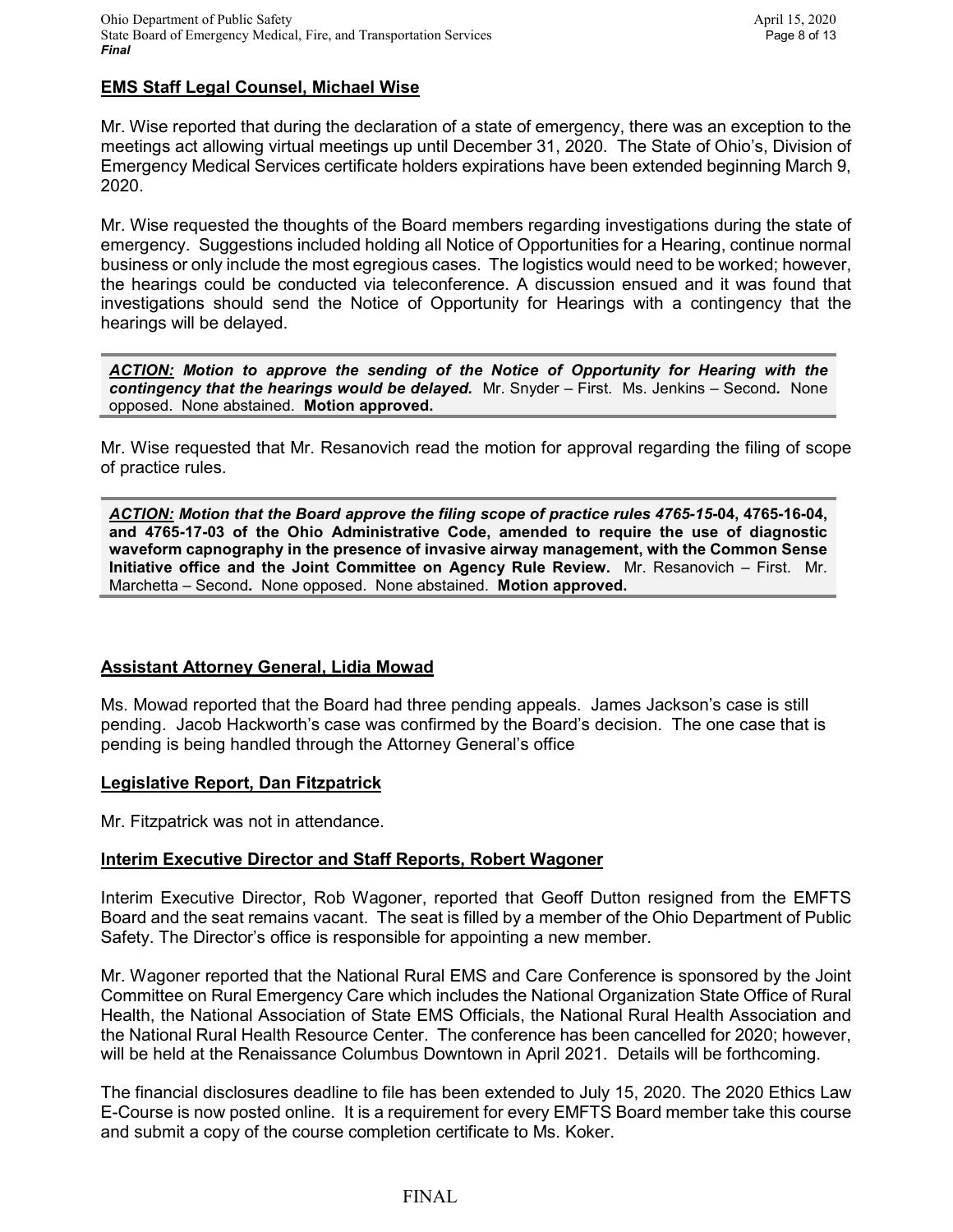# **EMSIRS Update, Eric Mays**

Mr. Mays reported that the onboarding process began in December and to date 772 agencies have uploaded to EMSIRS, which is 92 % of the reporting 843 agencies. IT is working on a second portion of testing which will allow submission to NEMSIS later this year if everything goes well.

# **GRANTS, Johanna Burgess**

# **Priority One & Supplemental Grants Update:**

# *2019-2020:*

- Second Funding Cycle Supplemental grantees:
	- $\circ$  West Point = \$30,000 / Heart Monitor
	- $\circ$  McDonald = \$28,000 / Heart Monitor
	- $\circ$  Bloomdale = \$30,000 / Heart Monitor
	- $\circ$  Twin Twp. = \$30,000 / Heart Monitor

# *2020-2021:*

- The average annual Priority One and Supplemental grant submissions that the Division typically receives is:
	- $\circ$  650 = Priority One Training and Equipment Grant
	- $\circ$  50 = Board Priority Grant
	- $\circ$  55 = Economic Hardship
- As of March 25, 2020, the Division had only received:
	- $\circ$  508 Priority One applications
	- $\circ$  30 Board Priority applications
	- o 35 Economic Hardship applications.
- Due to the impact of COVID-19 on Ohio EMS Agencies and the number of low submissions, the 2020-2021 Priority One – Training & Equipment and Supplemental Grant application submission deadline was extended until 5:00 p.m., May 1, 2020.
	- o To date the Division has received:
		- 596 applications for the Priority One grant
		- 38 Board Priority
		- 45 Economic Hardship grants.

# **Priority 2-5 Traditional and RFP Research Grants Update:**

The division received 6 Priority 2-5 Research Proposals:

- 3 Traditional Research Proposals
- 3 RFP submissions
	- $\circ$  1 A Comprehensive Assessment of the Social-Economic Impact on Pediatric Injuries and Outcomes
	- o 1 A Comprehensive Assessment of Over-Triage in Aero-Medical Transport of Trauma Victims
	- o 1 A Comprehensive Assessment of Pre-Hospital and Emergency Department Communication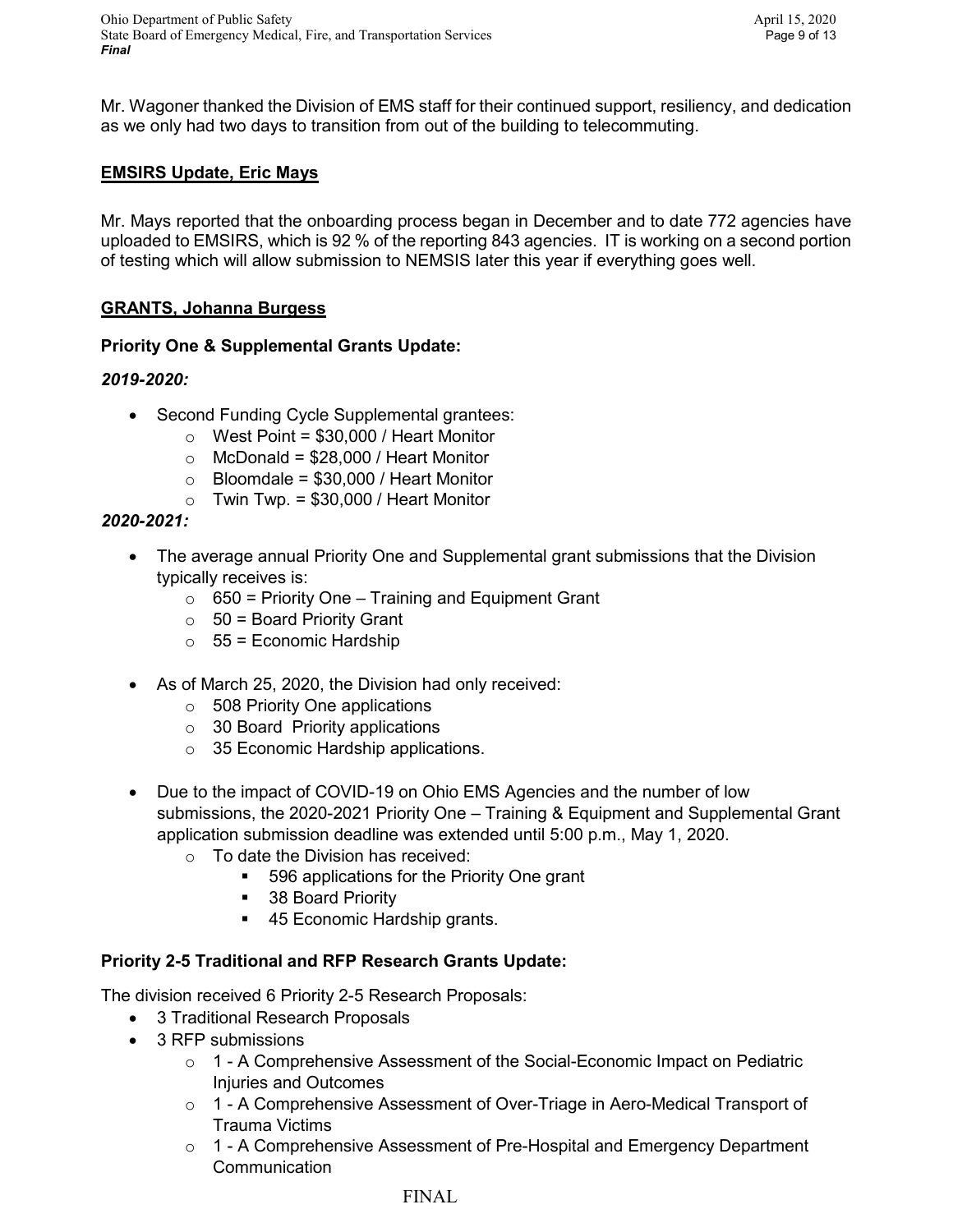Ohio Department of Public Safety April 15, 2020 State Board of Emergency Medical, Fire, and Transportation Services Page 10 of 13 *Final*

# **Equipment Request:**

Due to COVID-19 the division is requesting approval of the following disposable items:

- 1. Gowns/aprons
- 2. Shoe covers
- 3. Surgical Facemasks
- 4. N-95 respirators
- 5. Face Shields
- 6. Personal Protective Equipment Package
- 7. Thermometer covers

Other possible items to consider:

- 1. Air purifying respirators (APRs)
- 2. Powered air purifying respirators (PAPRs) with hoods

*ACTION: Motion to approve the following disposable items to the equipment list – gowns, shoe covers, surgical facemasks, N-95 respirators, face shields, personal protective equipment, thermometer covers, air purifying respirators, and powered air purifying respirators with hoods.*  Mr. Snyder – First. Mr. Devore – Second*.* None opposed. None abstained. **Motion approved.**

### **EMS Exemption Requests, Ellen Owens**

Ms. Owens reported that there was one military exemption request for 2020-4-01 for certification cycle June 1, 2018 to February 24, 2019. This person is eligible for HB 197. Staff recommends that this be tabled and if he is unable to complete under HB 197 he can request an exemption.

*ACTION: Motion to table exemption request 2020-4-01 since they are eligible under HB 197. Should they be unable to complete then they can request an exemption.* Mr. Snyder – First. Dr. Schwartz – Second*.* None opposed. None abstained. **Motion approved.**

Ms. Owens reported that there was a request for a medical exemption for 2020-04-02. This person is not eligible under HB 197. Staff has received all documentation and recommends approval.

*ACTION: Motion to approve the medical exemption request 2020-4-02.* Mr. Snyder – First. Mr. Ferguson – Second*.* None opposed. None abstained. **Motion approved.**

Ms. Owens reported that there was a request for a medical exemption for 2020-4-03. This person is not eligible under HB 197. Staff has received all documentation and recommends approval.

*ACTION: Motion to approve the medical exemption request of 2020-4-03.* Mr. Snyder – First. Ms. Jenkins – Second*.* None opposed. None abstained. **Motion approved.**

### **Education, James Burke**

Mr. Wagoner deferred the Education report to the new business portion of the meeting agenda.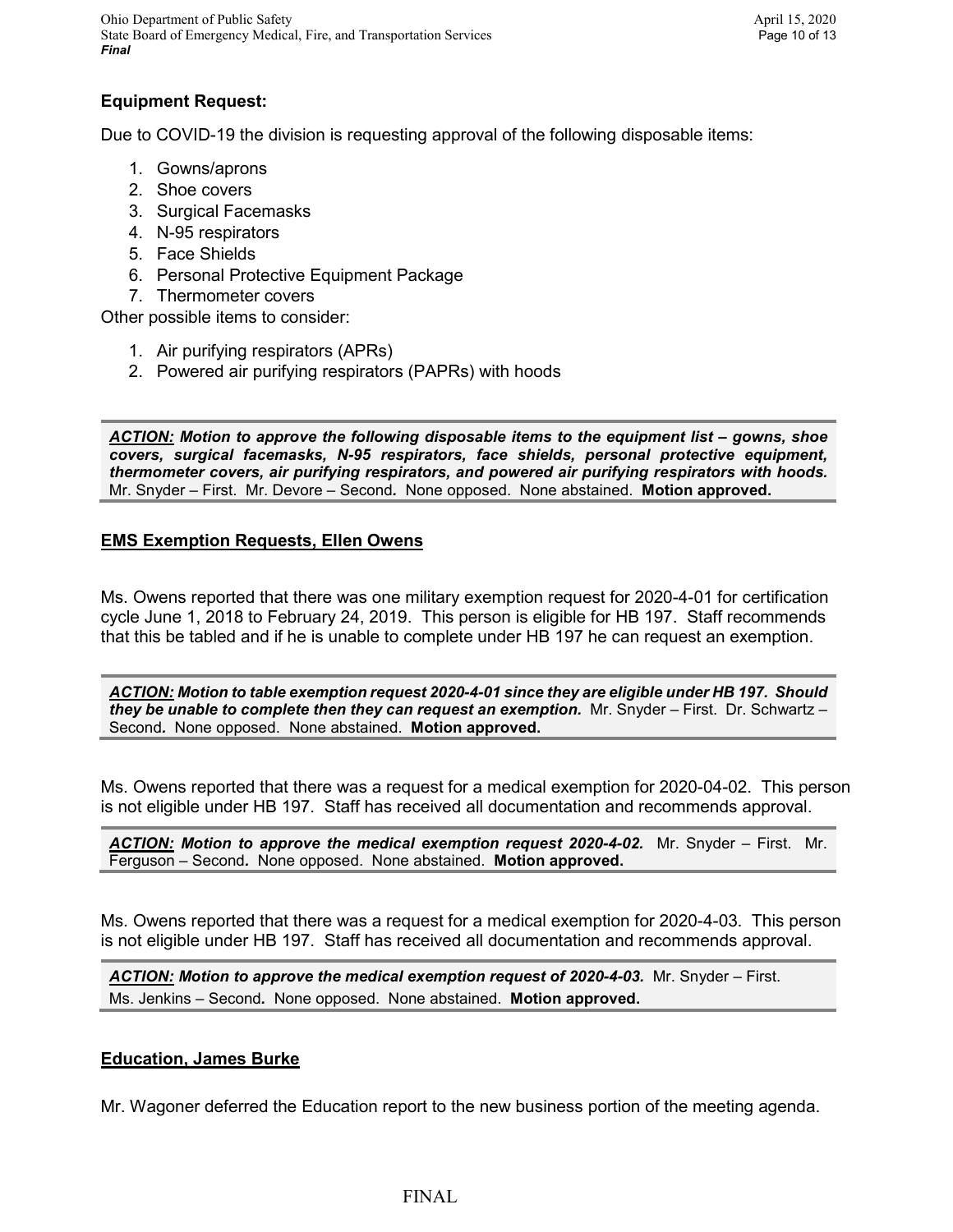# **Medical Transportation, Dave Fiffick**

Mr. Fiffick reported that all medical transportation face to face inspections ceased on March 13, 2020. A temporary process was put into place. All inspections are assigned an inspector; however, the inspection is placed on hold. All services will do their own inspections and send the completed form to the Division of EMS, Medical Transportation Section, to be placed in their file. All of the new information is on the EMS website.

Mr. Fiffick presented the list of medical transportation renewal applications with expiration dates of February, March, and April 2020. Staff is requesting a motion and approval pending a satisfactory inspection.

*ACTION: Motion to approve the medical transportation renewal applications with expiration dates of February, March and April 2020; pending a satisfactory inspection.* Mr. Marchetta – First. Dr. Schwartz – Second. None opposed. Mr. Allenstein (Ohio Medical Transportation, Inc) and Ms. Jenkins (UC Health) - abstained. **Motion approved.**

Mr. Fiffick presented the list of medical transportation applications for 15 new ambulette services and 2 new ambulance services. Staff is requesting a motion and approval pending a satisfactory inspection.

*ACTION: Motion to approve medical transportation applications for 9 new ambulette services and 1 ambulance services; pending a satisfactory inspection.* Mr. Marchetta – First. Ms. Beavers - Second. None opposed. None abstained. **Motion approved.**

Mr. Fiffick stated that they cannot report on new satellite or new headquarters at this time.

### **Old Business ~ none**

### **New Business**

### **Education, James Burke**

Mr. Burke reported that 58 EMS schools transitioned to online learning and 40 fire charters have transitioned. Fire testing and written testing are still being completed.

Mr. Burke would like direction from the Board on what stipulations or directives as to the completion or percentage of the amount of simulated versus live.

After much discussion the Board determined that it should be decided upon by a case by case basis. The education staff at the Division of EMS will work with the each school's program director, medical director and advisory committee. The determinations would be split between EMR/EMT and AEMT /Paramedic.

*ACTION: Motion to approve that the Education Section of the Division of Emergency Medical Services will collaborate with the program directors, medical directors, and the advisory committee of each school to determine best practices for the individual students who have completed the vast majority of all requirements for classes ending on or before May 31, 2020 and after completing the National Registry Examination to determine if the student is ready for state certification for an Emergency Medical Responder and/or Emergency Medical Technician certification.* Mr. Snyder – First. Dr. Schwartz – Second*.* None opposed. None abstained. **Motion approved.**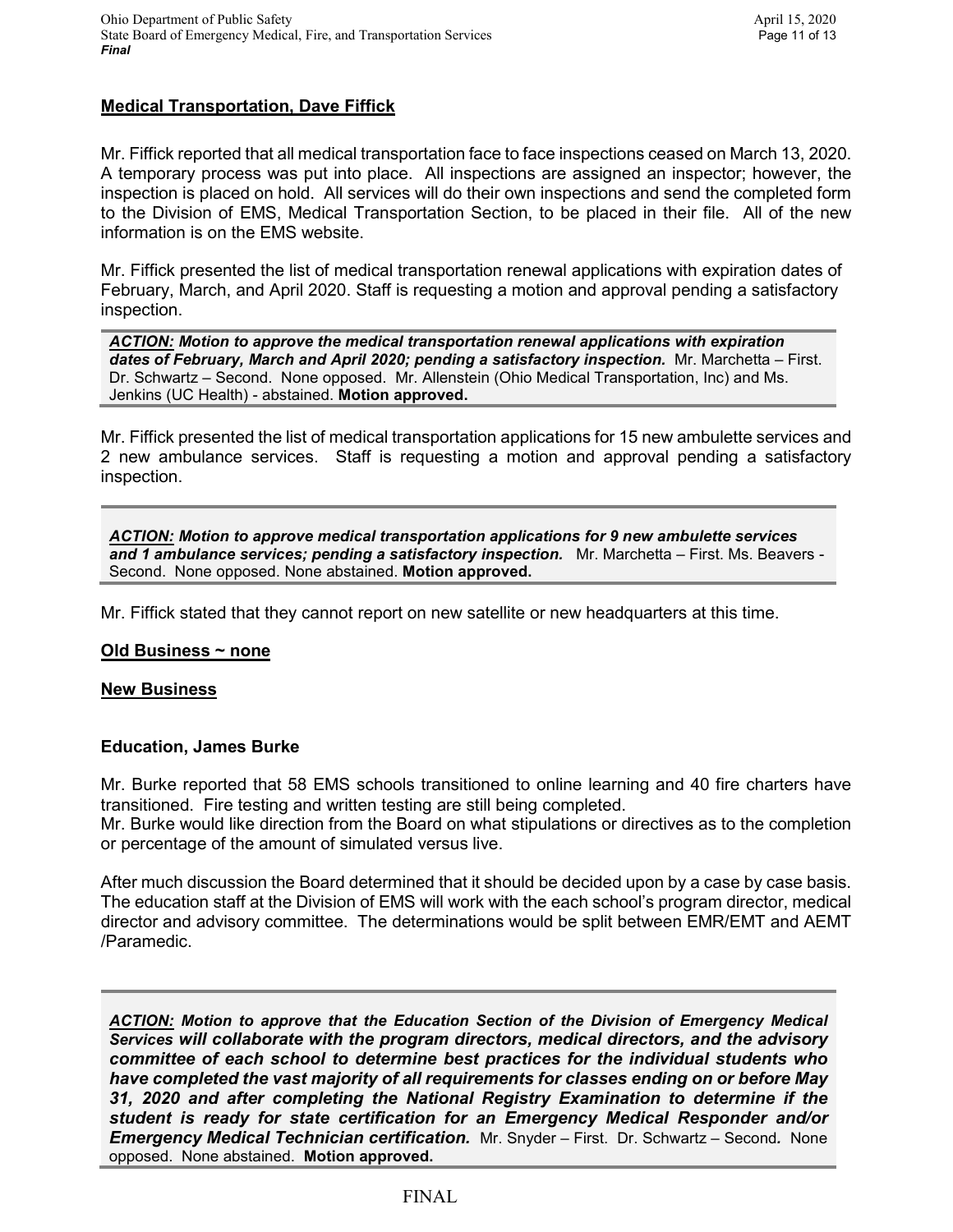*ACTION: Motion to approve that the Education Section of the Division of Emergency Medical Services will collaborate with the program directors, medical directors, and the advisory committee of each school to determine best practices for the individual students who have completed the vast majority of all requirements for classes ending on or before May 31, 2020 and after completing the National Registry Examination to determine if the student is ready for state certification for an Advanced Emergency Medical Technician and or a Paramedic certification.* Mr. Snyder – First. Mr. Marchetta – Second*.* None opposed. None abstained. **Motion approved.**

### **NREMT Update**

Mr. Wagoner reported that the National Registry made an announcement in response to the declared state of emergency for issuance of provisional certificates. A cognitive exam needs to be passed to issue a full certification, i.e. successful completion of the written and practical exams, from the National Registry. A National Registry of EMTs certification (non-provisional) is required for the EMFTS Board to issue an Ohio EMS certification. They are monitoring the personnel needs and they are not seeing a loss of EMS professionals.

### **Data Use Agreement**

Mr. Mays received a request for data from the Ohio Department of Youth Services for naloxone administration. They will create a dashboard from the data internally to manage youth placements.

*ACTION: Motion to approve Data Use Agreement with the Ohio Department of Youth Services.*  Mr. Ferguson – First. Dr. Schwartz – Second*.* None opposed. None abstained. **Motion approved.**

### **Investigation Procedures**

Mr. Demory reported that much of his staff is telecommuting with the investigators receiving cell phones to help with interviews. He thanked the EMFTS Board for the directive on processing the Notice of Opportunity for Hearings as that will keep things moving. Since the State of Emergency on March  $9<sup>th</sup>$ , the investigations section has had 57 cases come in. Mr. Demory also thanked the EMFTS Board members for reviewing the documentation that he sends before the meeting.

### **COVID-19 ESF-8 support**

Mr. Wagoner reported that on March 9<sup>th</sup> the Emergency Operations Center was activated. The Division of EMS is part of the ESF-8 group. The Ohio Department of Health is the lead agency. Mr. Dave Fiffick has spent about 95% of his time at the EOC during this pandemic. EMS provides technical expertise on PPE specification sheets and expertise on medical transportation. Mr. Wagoner thanked Mr. Fiffick for the work being done at the EOC.